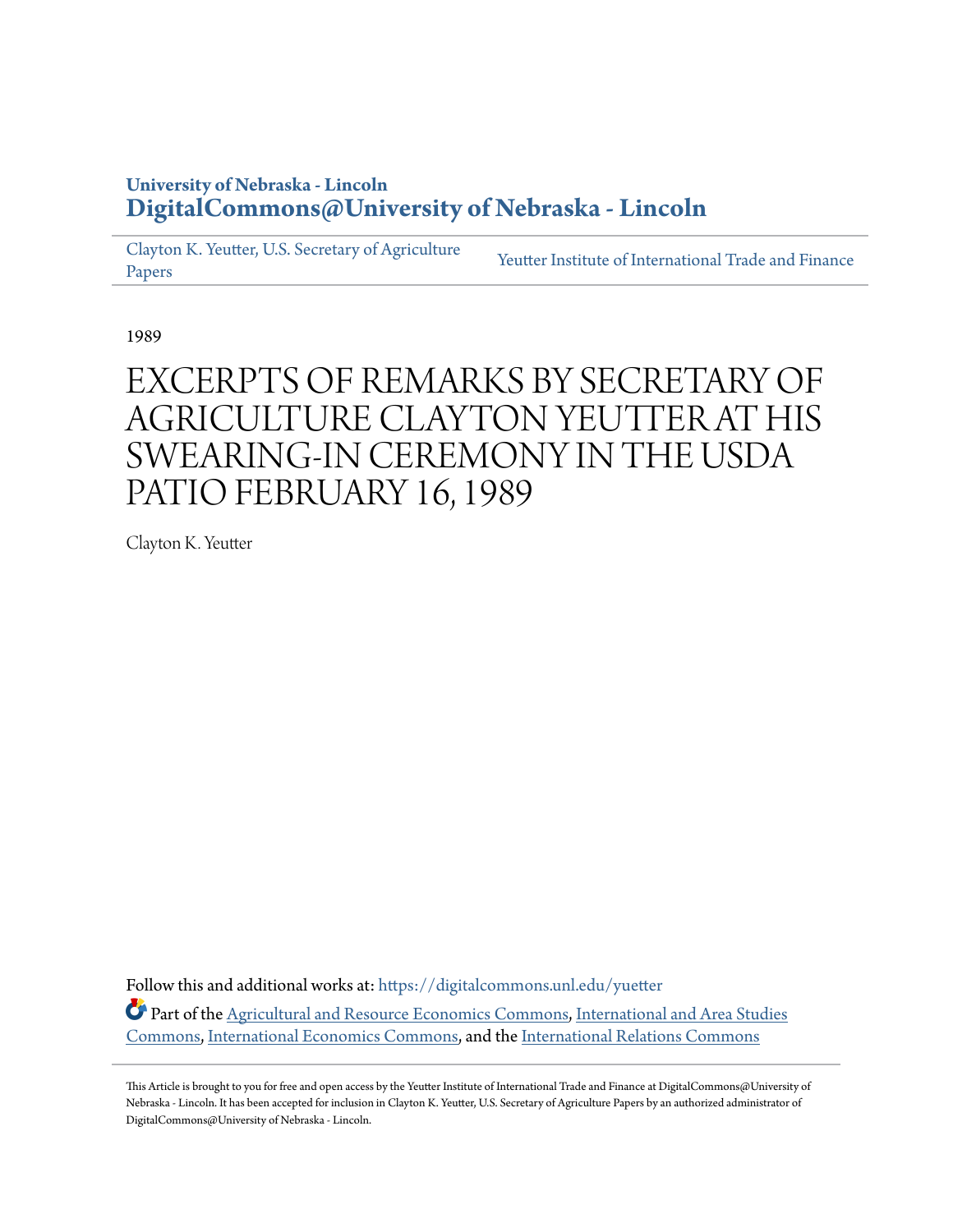## **Remarks**

News Division, Room 404-A, United States Department of Agriculture, Washington, D.C. 20250

## EXCERPTS OF REMARKS BY SECRETARY OF AGRICULTURE CLAYTON YEUTTER AT HIS SWEARING-IN CEREMONY IN THE USDA PATIO FEBRUARY 16, 1989

Thank you very much ladies and gentlemen. It's a marvelous privilege, pleasure and opportunity for me to be here this morning. As I look out over this audience I see a multitude of long-time friends and I am so pleased and gratified that all of you were willing to take time out of your hectic and demanding schedules to be here and share this occasion with us. I am not going to make any profound policy pronouncements this morning. I'd like to basically concentrate in my very short time with you on some comments about people.

First of all on behalf of everyone here, Mr. President, we want to thank you for coming over to participate in this ceremony. We know it requires time out of your schedule to do so and it's a tremendous gesture on your part to participate. It's an honor not only for all of us in the Cabinet to experience this privilege, but it's an honor for the people in all the departments including USDA who have opportunity to see you up close as a part of this ceremony. Thank you for coming.

Although you have heard many great things about President Bush during the campaign and through the inaugural, however; I would like to embellish those if I may by confirming and ratifying, if I may without question, this is one of the best prepared Presidents we have had in the history of the United States, one of the most substantive Presidents we have ever had in the history of the United States, both of those attributes and characteristics are going to serve us all well in the coming years. But more importantly, George and Barbara Bush are two of the finest human beings on the face of this earth. That is why it's a distinct pleasure for all of us to be a part of this Administration.

I want to say a word about Justice O'Connor if she'll forgive me for telling this anecdote one more time. First of all it's a great privilege for me to have her swear me in again, for the second time. She did the honors 3-and-a-half years ago as I took over as the U.S. Trade Representative

 $145$  - more - 181-89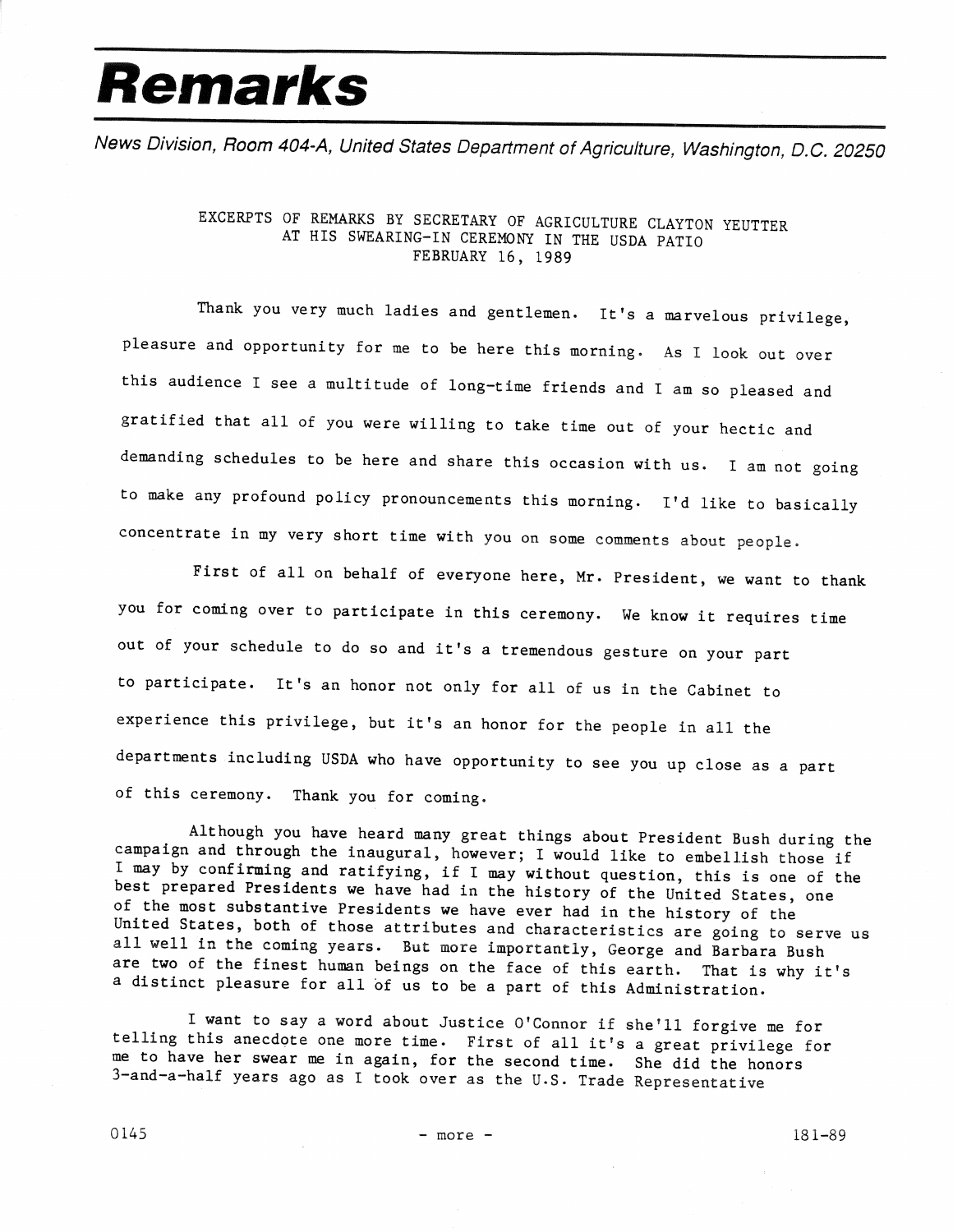and very graciously consented to come here this morning to administer the oath of office again. Dick Lyng was just saying in the waiting room that she also did the honors for him when he became Secretary, so I think you are an honorary member of this department by now Justice O'Connor. I want to share an anecdote with you which reflects the nature of this fine and distinguished lady. Back in 1972, I was involved in the Presidential campaign and was working on the agricultural campaign nationwide and I paid a visit to Phoenix, Arizona. The Arizona chairman of the presidential campaign was a leading businessman in that city, the co-chairman that year happened to be a lady named Sandra O'Connor and I met with those two folks during the day. As we were getting the campaign organized I said to the gentleman who was the campaign chairman, "where in the world did you get Sandra O'Connor she is just fantastic; and, he said, you're absolutely right, she is fantastic." This was 1972, remember. He said someday she is going to become the first woman on the U.S. Supreme Court. That was a remarkably prescient comment because as you know a decade or so later she became deservedly the first woman on the U.S. Supreme Court.

Now I want to say a word about my wife Jeanne. She doesn't know that this is coming. I think everyone here of my generation would appreciate the fact that thirty years ago, when we were coming out of college ready to go to work it was still a man's world and in some respects it is still a man's world today, but that's changing very rapidly. I think it's important for all of us as we share in and enjoy all of these fine honors, being named Cabinet members and doing fascinating things around the world, a little humility is sometimes in store. I think it's important for some of us to recognize that we have spouses, but for that generation gap of thirty years ago, might be standing in front of this microphone accepting honors as appointments of members of the Cabinet just as easily and deservedly as we. And Jeanne fits that category.

 $2<sup>-2</sup>$ 

- more -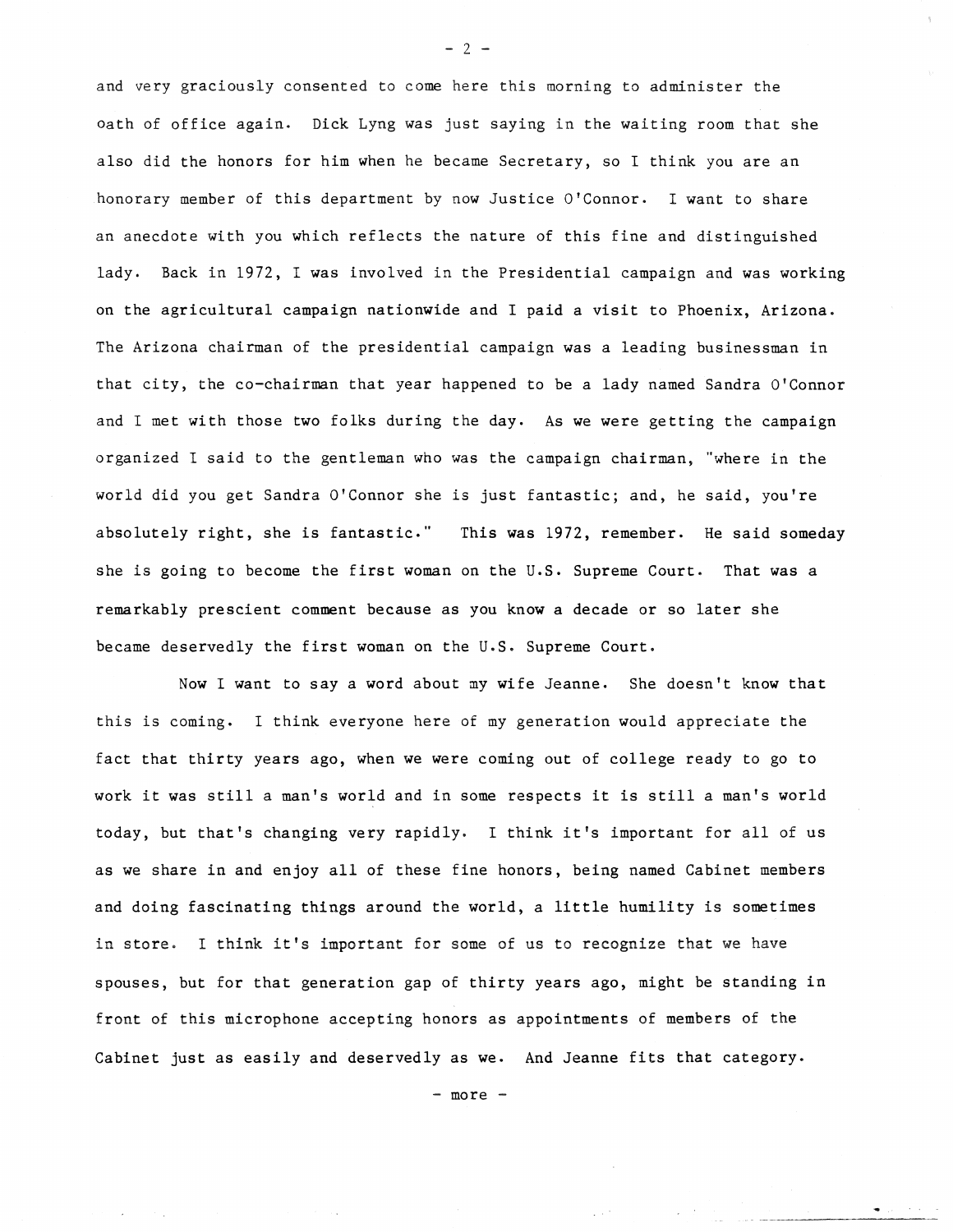A word about Kim, since she's up here too. You can tell by what she had to say in the invocation that she has her head screwed on right--at least we hope so. This is parental pride coming out. I mention this for a particular reason. Kim has just finished a double masters degree program. Getting a masters in business and a masters in international relations. And although she doesn't speak Japanese as well as Ambassador Matsunga does, she's working hard at it. We have to educate our children if we're going to be competitive, Mr. President, in the world in which we find ourselves going into the next century. We hope Kim is prepared.

Also, a word to Peter Myers who's also sharing the podium with us this morning, because Peter has so ably handled this ceremony, as well as so graciously handling the transition from one Administration to another.

Then moving very rapidly out to the distinguished guests, which I don't have time to introduce them all or comment on them all, but I want to say how appreciative I am of my fellow members of the Cabinet coming over to join in the ceremony this morning. A good number of ambassadors who are here and a substantial number of Members of Congress even though they probably ought to be out in their home districts right now. I'm honored to have them here joining the ceremony. I'm not going to introduce them all, but I want to pay special attention to just three who are here. Congressman Tom Foley, because as all of you know he is the distinguished Majority Leader of the House and former Chairman of the House Agriculture Committee, a long time great friend and I know he postponed a trip back home for a day just to be here this

- more -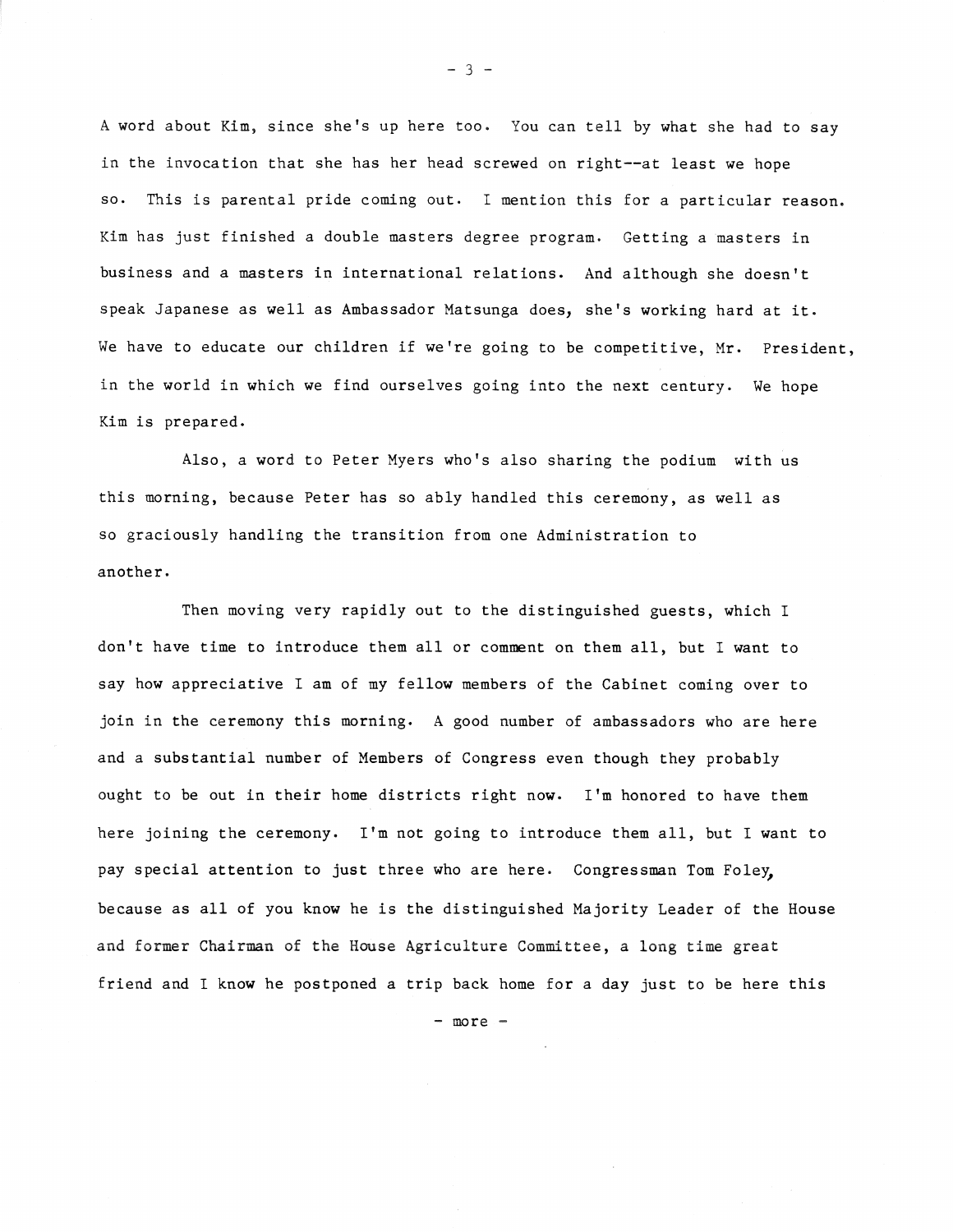morning. So Congressman Foley, it's especially nice to have you here. I want to say the same for Senator Jesse Helms who's been a Senator for a long, long time, and likewise a former distinguished Chairman of the Senate Agriculture Committee. Our relationships go back many, many years. And Senator Helms it's great to have you here. I'd also like to mention Bob Dole. Senator Dole has been "Mr. Agriculture" in the midwest, a distinguished Senate career, a presidential candidate and a great friend for a long period of time.

Finally, I'd like to recognize the former secretaries of agriculture who are here. With us here this morning is Jack Knebel, Bob Bergland, Jack Block, Dick Lyng and Cliff Hardin. I want to make special note of Dick Lyng my predecessor, because I worked for Dick when I first came back to Washington, D.C. in 1970. And a special note to Cliff Hardin, because Cliff was my mentor -- Mr. President, way back in my days as a faculty member at the University of Nebraska, when he was Chancellor it was Cliff who brought me here to D.C. in 1970 when he was Secretary of Agriculture.

Just one final closing comment, Mr. President. I first came to USDA almost 20 years ago to work in the South Bldg. In my first position as administrator of what was then the Consumer and Marketing Service. I had some of those same misgivings about the federal bureaucracy then that most people have when they come to Washington. And you've heard all those stories also, Mr. President. They come up when we discuss things like increases in salaries here in Washington, D.C., because a lot of folks think those are undeserved. I happen to think they are deserved and I have learned that by experience. I was a bit wary and skeptical about whether, Mr. President, you can move the bureaucracy in Washington. When I came to take over an agency that had about 16,000 employees and I think there were about two of us in that 16,000 who were political appointees at the professional

- more -

 $\sqrt{10}$ 

 $-4 -$